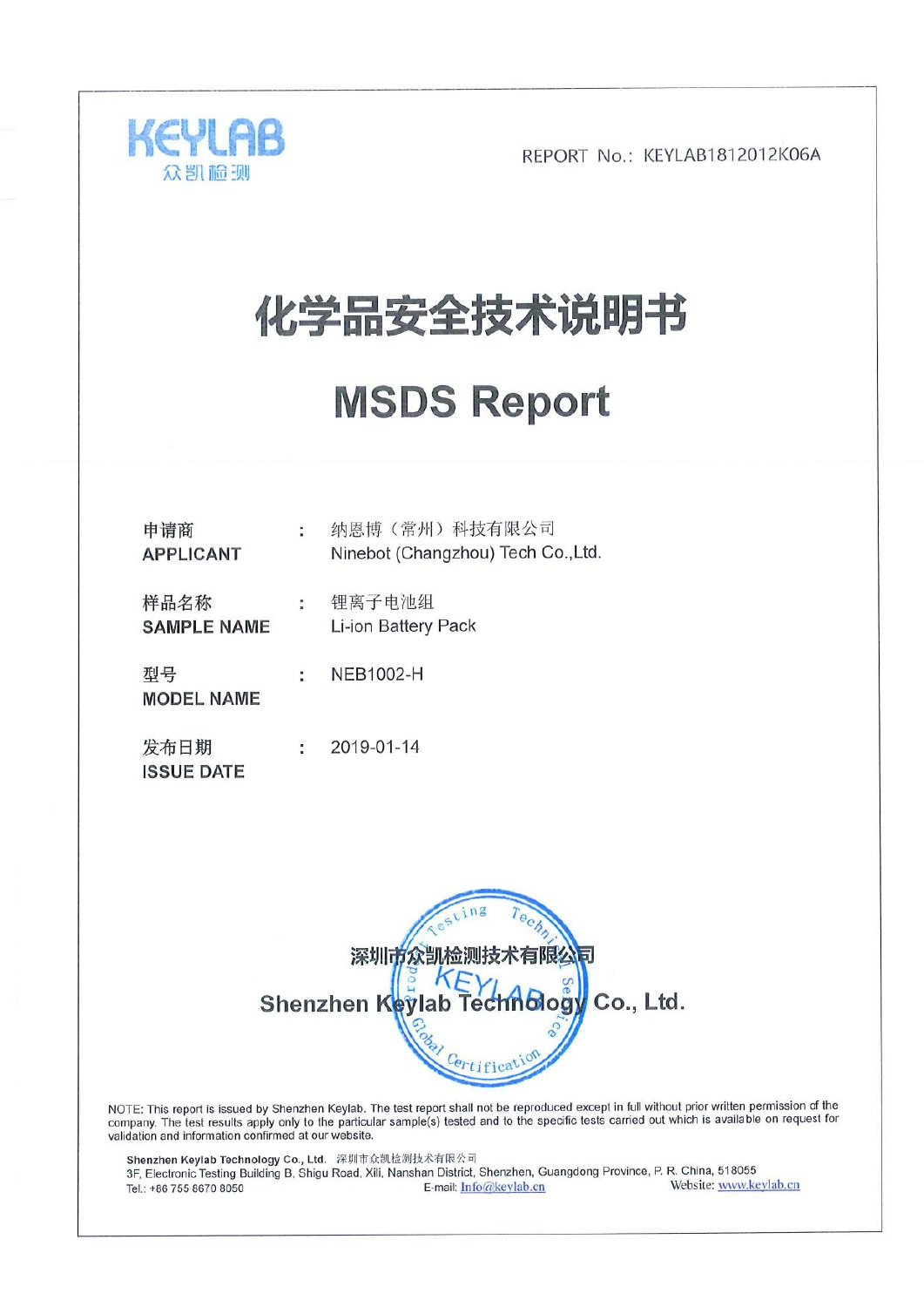



# **1. Chemical Product and Company Identification**

# 化学品及企业标识

| Product Name 产品名称                           | 锂离子电池组 Li-ion Battery Pack                                                                  |
|---------------------------------------------|---------------------------------------------------------------------------------------------|
| Model No. 型号                                | <b>NEB1002-H</b>                                                                            |
| Nominal Voltage 标称电压                        | 36V                                                                                         |
| Nominal Capacity 额定容量                       | 5200mAh                                                                                     |
| Watt-hour Rating 额定瓦时                       | 187Wh                                                                                       |
| Manufacturer 制造商                            | 福建飞毛腿动力科技有限公司<br>Fujian SCUD Power Technology Co., Ltd.                                     |
| Manufacturer Address 制造商地址                  | 福建省福州市马尾区江滨东大道 98号<br>No.98, Jiangbin East Avenue, Mawei District, Fuzhou, Fujian,<br>China |
| <b>Emergency Telephone Number</b><br>紧急联系电话 | 0591-63158888                                                                               |

### **2. Hazards Identification**

# 危险性概述

| Preparation hazards and<br>classification<br>制备危害和分类 | When the battery is in extreme pressure deformation, high-temperature<br>environment, overload, short-circuit condition, or disassemble the battery,<br>an explosion of fire and chemical burn hazards may occur.<br>当电池处于极压变形、高温环境、过载、短路状态或拆卸电池时, 可能会发<br>生火灾和化学燃烧的危险。 |
|------------------------------------------------------|-------------------------------------------------------------------------------------------------------------------------------------------------------------------------------------------------------------------------------------------------------------------------|
| Carcinogenicity                                      | NTP: None IARC Monograph: None OSHA Regulated: None                                                                                                                                                                                                                     |
| 致癌性                                                  | NTP: 无。IARC 论著: 无。OSHA 管控: 无。                                                                                                                                                                                                                                           |

**Shenzhen Keylab Technology Co., Ltd.** 深圳市众凯检测技术有限公司 3F, Electronic Testing Building B, Shigu Road, Xili, Nanshan District, Shenzhen, Guangdong Province, P. R. China, 518055 Tel.: +86 755 8670 8050 E-mail: [Info@keylab.cn](mailto:Info@keylab.cn) Website[: www.keylab.cn](http://www.keylab.cn/)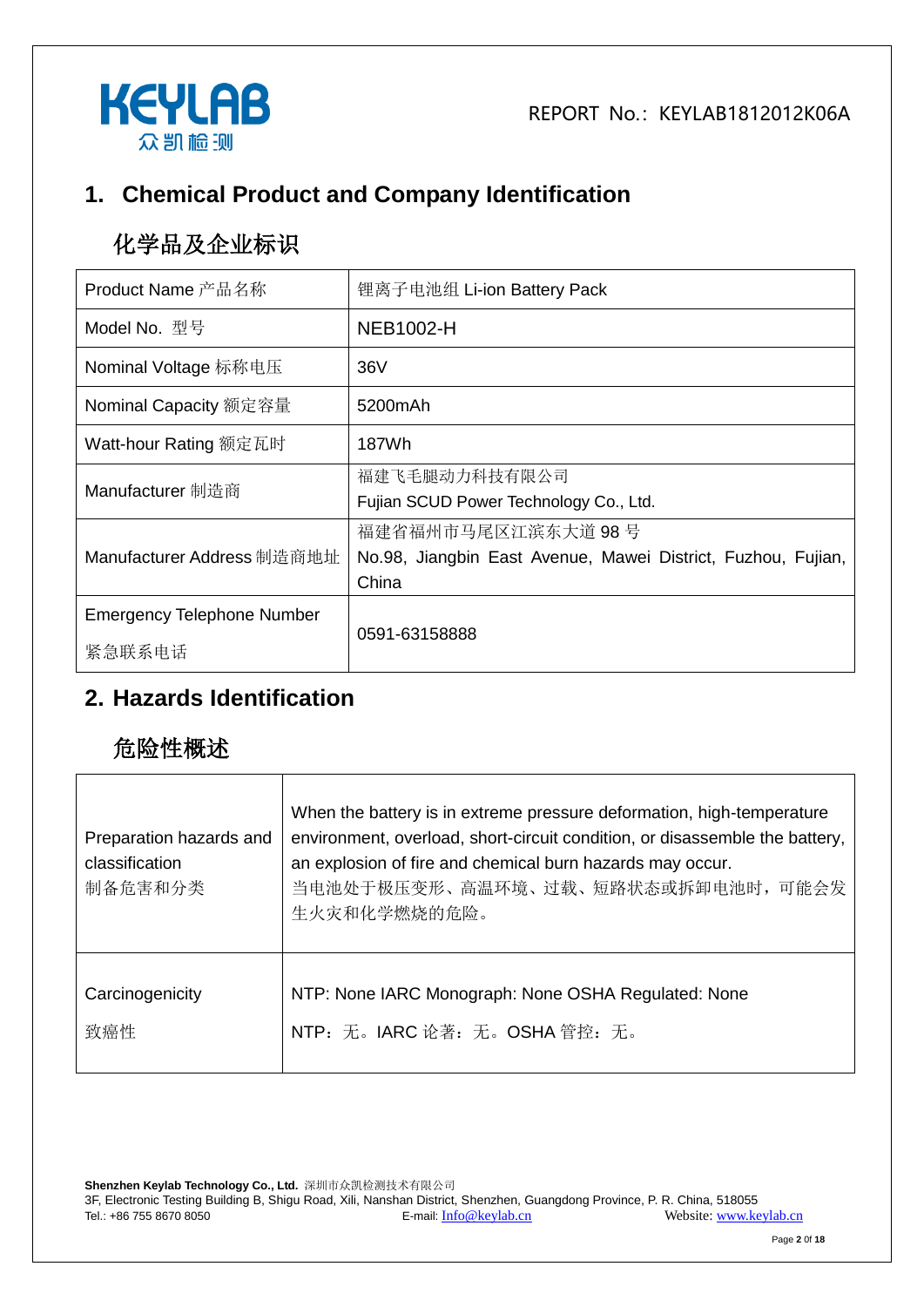

| Primary Route(s) of<br>Exposure<br>暴露的主要途径 | These chemicals are contained in a sealed stainless steel enclosure. Risk<br>of exposure occurs only if the cell is mechanically, thermally or electrically<br>abused to the point compromising the enclosure. If this occurs, exposure<br>to the electrolyte solution contained within can occur by inhalation,<br>ingestion, Eye contact and Skin contact.<br>这些化学物质都包含在一个密封的不锈钢外壳中。只有当电芯机械的、<br>热的或电的被滥用到危及外壳的分裂点时,才会发生外泄接触风险。如<br>果发生这种情况,暴露的电解质溶液,可能通过吸入、摄入、眼睛接触<br>和皮肤接触而发生。                                                                                                                                                                                                                                                                                                                                                                                                                                                                                                                                                                                                                                                                                                                                                                                      |
|--------------------------------------------|-------------------------------------------------------------------------------------------------------------------------------------------------------------------------------------------------------------------------------------------------------------------------------------------------------------------------------------------------------------------------------------------------------------------------------------------------------------------------------------------------------------------------------------------------------------------------------------------------------------------------------------------------------------------------------------------------------------------------------------------------------------------------------------------------------------------------------------------------------------------------------------------------------------------------------------------------------------------------------------------------------------------------------------------------------------------------------------------------------------------------------------------------------------------------------------------------------------------------------------------------------------------------|
| <b>Potential Health Effects</b><br>潜在的健康危害 | <b>ACUTE (short term):</b> see Section 8 for exposure controls in the event<br>that this battery has been ruptured, the electrolyte solution contained<br>within the battery would be corrosive and can cause burns.<br>急性(短期): 见第8节暴露在该电池已破裂的情况下, 电池内的电解质溶<br>液将有腐蚀性,并可能导致烧伤。<br>Inhalation: A battery volatilizes no gas unless it was damaged. Damaged<br>battery will volatilize little gas may stimulate the respiratory tract or cause<br>an anaphylaxis in serious condition.<br>吸入: 电池不挥发气体除非它被损坏。损坏的电池会挥发少气会刺激呼吸道<br>或导致病情严重的过敏反应。<br>Ingestion: Swallowing battery will be Damaged to the respiratory tract<br>and Cause chemical burns to the stomach; in serious conditions it will<br>cause Permanent damage.<br>摄入: 吞咽电池会损坏呼吸道, 导致化学烧伤胃, 在严重的情况下, 会造成<br>永久性的损害。<br>Skin: In normal condition, Contact between the battery and skin will not<br>cause any harms. Contact with a damaged battery may cause skin<br>allergies or chemical burns.<br>皮肤: 在正常情况下, 电池与皮肤之间的接触不会造成任何伤害。与损<br>坏的电池接触可能会导致皮肤过敏或化学烧伤。<br>Eye: In normal condition, Contact between the battery and eyes will not<br>cause any harms. However, the gas Volatilize from a damaged battery<br>may be harmful to eyes.<br>眼睛: 在正常情况下, 电池和眼睛之间的接触不会造成任何伤害。然而,<br>从损坏的电池挥发的气体, 可能会对眼睛有害。 |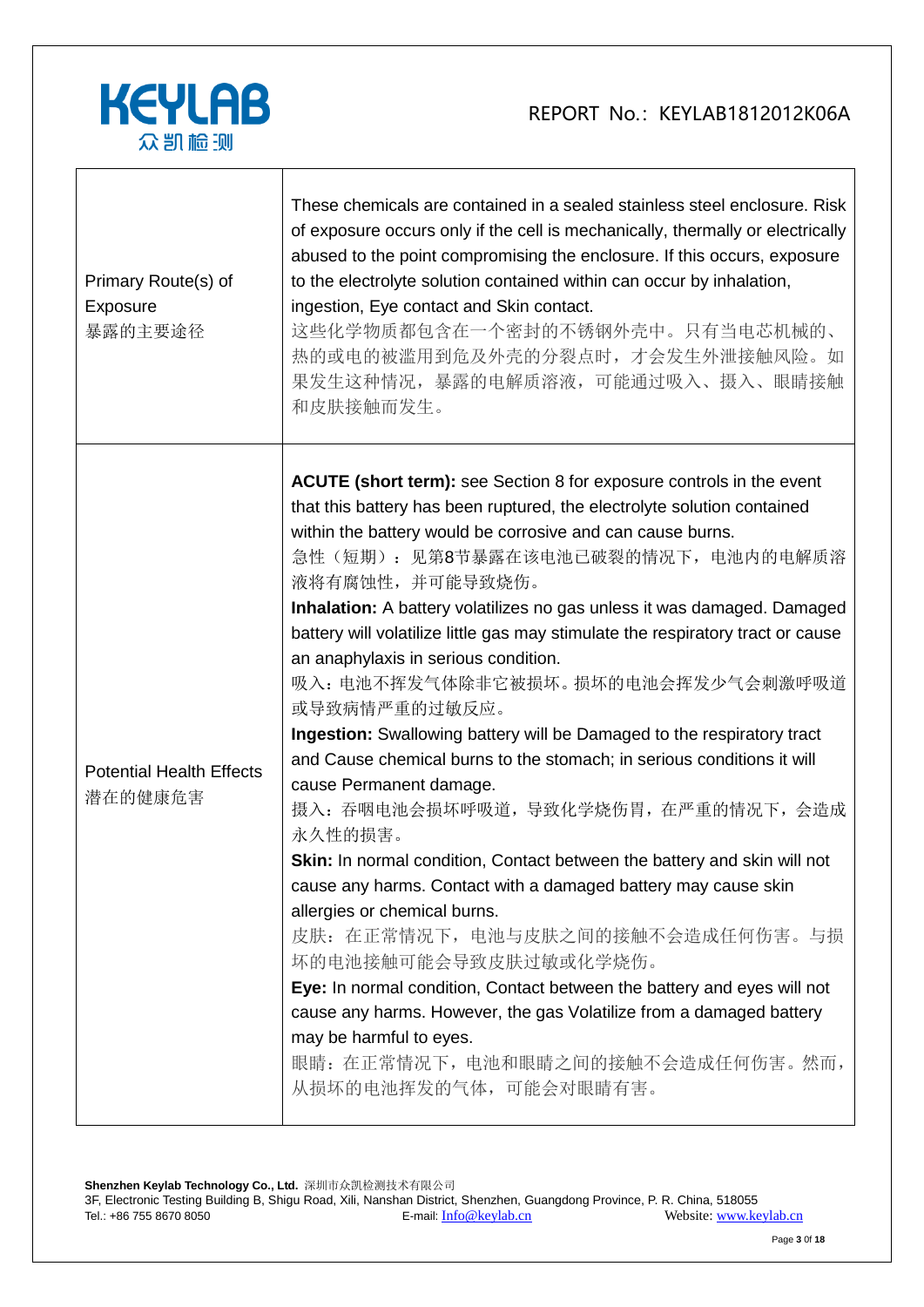

# **3. Composition/Information on Ingredients**

# 成份**/**组成信息

| 化学名称                       | 分子式                | 重量百分比          | CAS 号          |
|----------------------------|--------------------|----------------|----------------|
| <b>Chemical Name</b>       | Molecular          | in % by weight | CAS No.        |
|                            | Formula            |                |                |
| Cobaltic lithium oxide 钴酸锂 | LiCoO <sub>2</sub> | $25 - 35$      | 12190-79-3     |
| Graphite powder 石墨         | C                  | $15 - 20$      | 7782-42-5      |
| Vinylidene<br>Poly         | $-CH_2CF_2$ )n-    | $1 - 5$        | 24937-79-9     |
| Fluoride(PVDF) 聚偏氟乙烯       |                    |                |                |
| Acetylene Black 乙炔黑        | C                  | $0.5 - 3$      | 1333-86-4      |
| Copper 铜                   | Cu                 | $10 - 11$      | 7440-50-8      |
| Electrolyte 电解液            | $C4H8O3$           | $10 - 15$      | $623 - 53 - 0$ |
|                            | F <sub>6</sub> LiP |                | 21324-40-3     |
| 铝<br>Aluminium             | Al                 | $21 - 23$      | 7429-90-5      |

#### **4. First Aid Measures**

# 急救措施

The following first aid measures are required only in case of exposure to interior battery components after damage of the external battery casing.

在外部电池外壳损坏后,暴露内部电池组件时,才需要进行以下的急救措施。

|                     | If skin contact with contents of open battery occurs, as quickly as possible            |
|---------------------|-----------------------------------------------------------------------------------------|
|                     | remove contaminated clothing, shoes and leather goods. Immediately flush with           |
|                     | lukewarm, gently flowing water for at least 30 minutes. If irritation or pain persists, |
| Skin contact        | seek medical attention. Completely decontaminate clothing, shoes and leather            |
| 皮肤接触                | goods before reuse or discard.                                                          |
|                     | 如果皮肤接触到打开电池的内部材料,尽快清除污染的衣服,鞋和皮革制品。                                                      |
|                     | 立即用温水冲洗,轻轻地流动至少30分钟。如果刺激或疼痛持续,寻求医疗帮                                                     |
|                     | 助。衣服、鞋和皮革制品在使用前或丢弃前须完全净化。                                                               |
|                     | If eye contact with contents of an open battery occurs, immediately flush the           |
| Eye contact<br>眼睛接触 | contaminated eye(s) with lukewarm, gently flowing water for at least 30 minutes         |
|                     | while holding the eyelids open. Neutral saline solution may be used as soon as it       |
|                     | is available. If necessary, continue flushing during transport to emergency care        |
|                     | facility. Take care not to rinse contaminated water into the unaffected eye or onto     |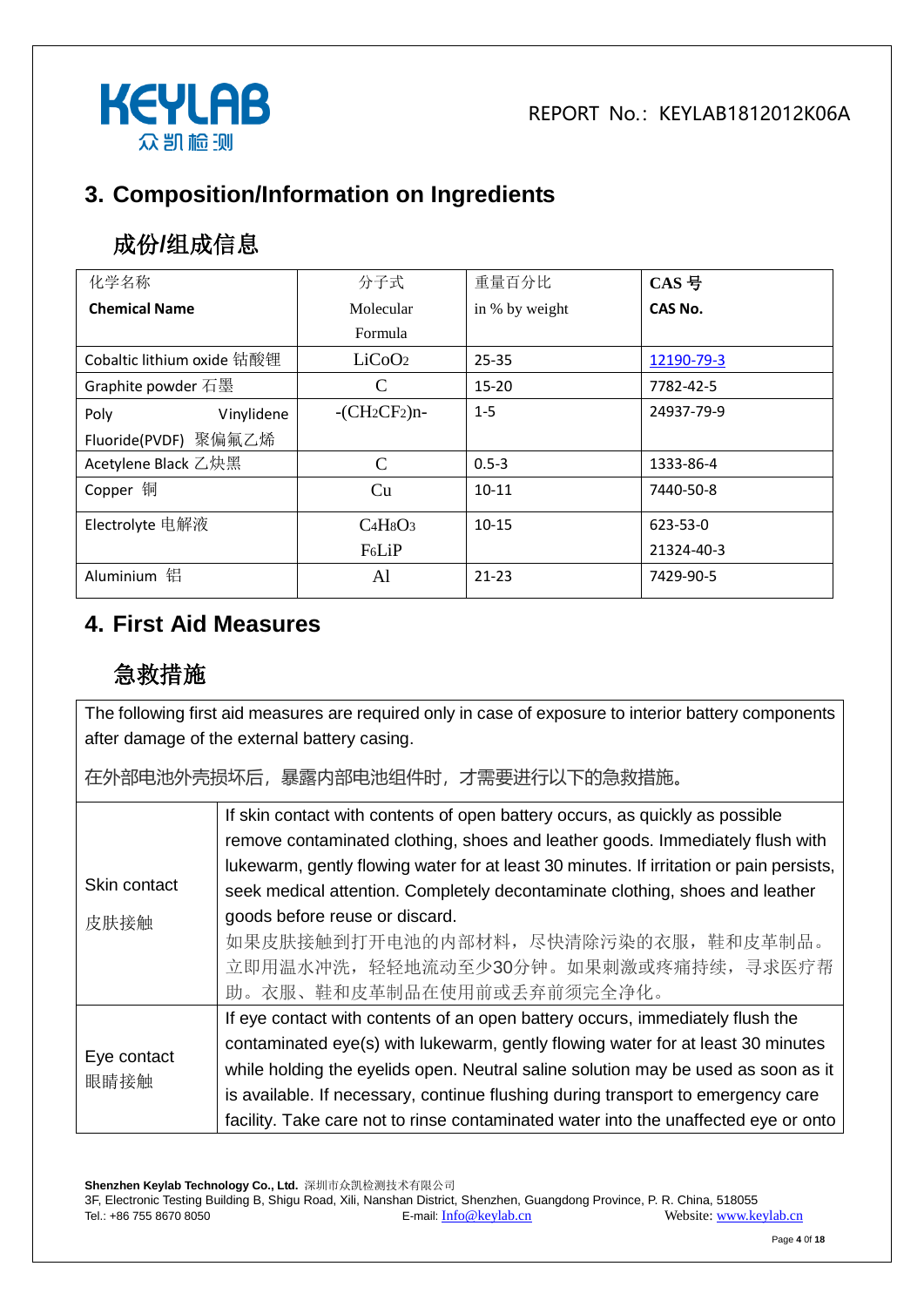

|            | face. Quickly transport victim to an emergency care facility.                       |
|------------|-------------------------------------------------------------------------------------|
|            | 如果眼睛与打开的电池内部材料接触, 立即用温水冲洗受污染的眼睛, 轻轻地                                                |
|            | 使用流动的水冲洗至少30分钟,同时保持眼皮睁开。尽可能使用中性盐水溶液。                                                |
|            | 如果必要的话, 在转移至急救护理设施的过程中继续冲洗。小心不要将受污染                                                 |
|            | 的水冲洗到不受影响的眼睛或脸上。快速运输受害者到紧急护理设施/区域。                                                  |
|            | If contents of an opened battery are inhaled, remove source of contamination or     |
| Inhalation | move victim to fresh air. Obtain medical advice                                     |
| 吸入         | 如果一个打开的电池的材料被吸入,去除污染源或移动受害者新鲜空气中。获                                                  |
|            | 取医疗帮助。                                                                              |
|            | If ingestion of contents of an open battery occurs, never give anything by mouth if |
|            | victim is rapidly losing consciousness, or is unconscious or convulsing. Have       |
| Ingestion  | victim rinse mouth thoroughly with water. Call a physician.                         |
| 摄入         | 如果一个打开电池材料被摄入时,如果受害者正在迅速失去意识,或无意识或                                                  |
|            | 抽搐,则不要从口中喂入任何东西。将受害者口腔用清水彻底冲洗。打电话给                                                  |
|            | 医生。                                                                                 |

# **5. Fire Fighting Measures**

# 消防措施

| <b>Flammable Properties</b><br>易燃特性                                        | In the event that this battery has been ruptured, the electrolyte solution<br>contain within the battery would be flammable. Like any sealed container,<br>battery cells may rupture when exposed to excessive heat; this could result<br>in the release of flammable or corrosive materials.<br>在该电池已破裂的情况下,电解质溶液将是易燃的。与任何密封的容器一<br>样, 当电池暴露在过热的情况下, 电池可能会破裂, 这可能会导致易燃或<br>腐蚀性物质的释放。 |
|----------------------------------------------------------------------------|---------------------------------------------------------------------------------------------------------------------------------------------------------------------------------------------------------------------------------------------------------------------------------------------------------------------------------------------------------------------------------------|
| Suitable extinguishing<br>Media<br>合适的灭火介质                                 | Cold water and dry powder in large amount are applicable.<br>可用大量冷水和干粉。<br>Use metal fire extinction powder or dry sand if only few cells are involved.<br>使用金属灭火粉末或干沙,如果只有少数电芯起火。                                                                                                                                                                                                    |
| <b>Specific Hazards</b><br>arising from the<br>chemical<br>化学物质产生的特定<br>危险 | May form hydrofluoric acid if electrolyte comes into contact with water.<br>如果电解质与水接触可能会形成氢氟酸。<br>In case of fire, the formation of the following flue gases cannot be excluded:<br>Hydrogen fluoride (HF), Carbon monoxide and carbon dioxide.<br>在火灾的情况下,下面的气体不能被排除: 氟化氢 (氟化氢),一氧化碳<br>和二氧化碳。                                                                                       |
| <b>Protective Equipment</b><br>and precautions for                         | As for any fire, evacuate the area and fight the fire from a sate distance.<br>对于任何火灾, 疏散人员, 从一个安全距离灭火。                                                                                                                                                                                                                                                                               |

**Shenzhen Keylab Technology Co., Ltd.** 深圳市众凯检测技术有限公司

3F, Electronic Testing Building B, Shigu Road, Xili, Nanshan District, Shenzhen, Guangdong Province, P. R. China, 518055 Tel.: +86 755 8670 8050 **E-mail:** [Info@keylab.cn](mailto:Info@keylab.cn) Website[: www.keylab.cn](http://www.keylab.cn/)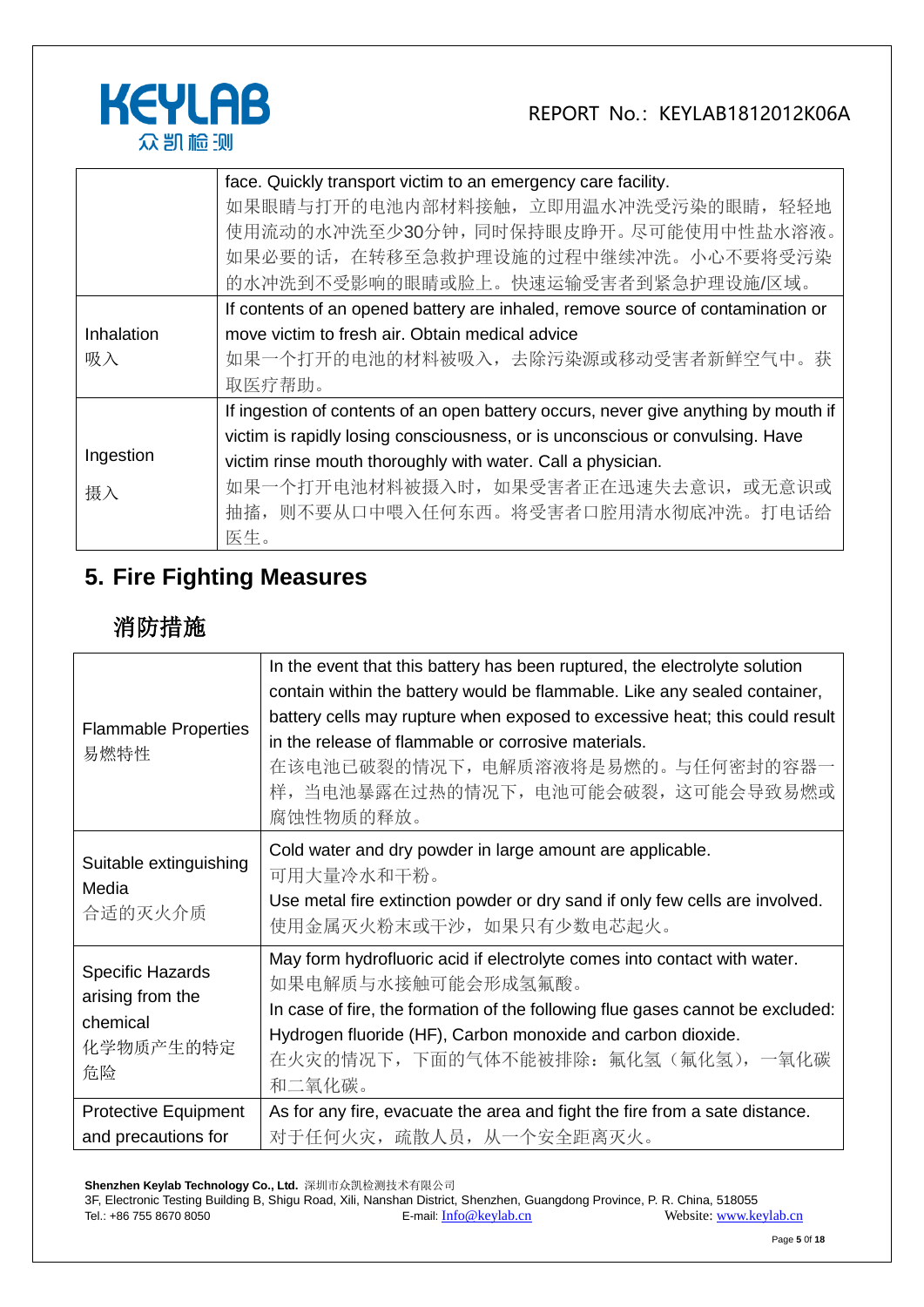



| firefighters | Wear a pressure-demand, self-contained breathing apparatus and full |
|--------------|---------------------------------------------------------------------|
| 消防人员防护装备和    | protective gear.                                                    |
| 预付措施         | 穿戴自给式呼吸装置和全防护装置。                                                    |
|              | Fight fire from a protected location or a safe distance.            |
|              | 从受保护的位置或安全距离扑救火灾。                                                   |

### **6. Accidental Release Measures**

#### 泄漏应急处理

| Personal Precautions,                      | Restrict access to area until completion of clean-up. Do not touch       |
|--------------------------------------------|--------------------------------------------------------------------------|
| protective equipment, and                  | the spilled material. Wear adequate personal protective equipment        |
| emergency procedures                       | as indicated in Section 8                                                |
| 个人防护用品、防护设备和应                              | 限制进入区域直到完成清理。不要碰溢出的材料。穿戴适当的个人                                            |
| 急程序                                        | 防护设备, 如第8节中的说明                                                           |
| <b>Environmental Precautions</b><br>环境注意事项 | Prevent material from contaminating soil and from entering sewers        |
|                                            | or waterways.                                                            |
|                                            | 防止污染的物料进入土壤和进入下水道或河道。                                                    |
| Methods and materials for                  | Stop the leak if safe to do so. Contain the spilled liquid with dry sand |
| containment                                | of earth. Clean up spills immediately.                                   |
| 盛放方法和材料                                    | 在安全情况下停止泄漏。使用干砂遏制溢液。立即清理泄漏。                                              |
|                                            | Absorb spilled material with an inert absorbent (dry and earth),         |
|                                            | Scoop contaminated absorbent into an acceptable waste container.         |
|                                            | Collect all contaminated absorbent and dispose of according to           |
| Methods and materials for                  | directions in section 13. Scrub the area with detergent and water;       |
| cleaning up                                | collect all contaminated wash water for proper disposal.                 |
| 清理的方法和材料                                   | 用惰性吸收剂 (干燥和土) 吸收溢出的材料,将被污染的吸收剂吸                                          |
|                                            | 收到一个可接受的废物容器中。收集所有被污染的吸收剂, 并按照                                           |
|                                            | 在第13部分的方向处理。用清洁剂和水擦洗该地区; 收集所有受污                                          |
|                                            | 染的水, 进行适当的处理。                                                            |
|                                            |                                                                          |

### **7. Handling and Storage**

# 操作处置与储存

|         | Do not dismantle open or shred secondary Lithium Ion Battery; |
|---------|---------------------------------------------------------------|
| Handing | 不要拆开或切碎二次锂离子电池                                                |
| 操作处置    | Don't handing Lithium Ion Battery with metalwork.             |
|         | 不要把锂离子电池与金属制品一起操作。                                            |

**Shenzhen Keylab Technology Co., Ltd.** 深圳市众凯检测技术有限公司 3F, Electronic Testing Building B, Shigu Road, Xili, Nanshan District, Shenzhen, Guangdong Province, P. R. China, 518055 Tel.: +86 755 8670 8050 E-mail: [Info@keylab.cn](mailto:Info@keylab.cn) Website[: www.keylab.cn](http://www.keylab.cn/)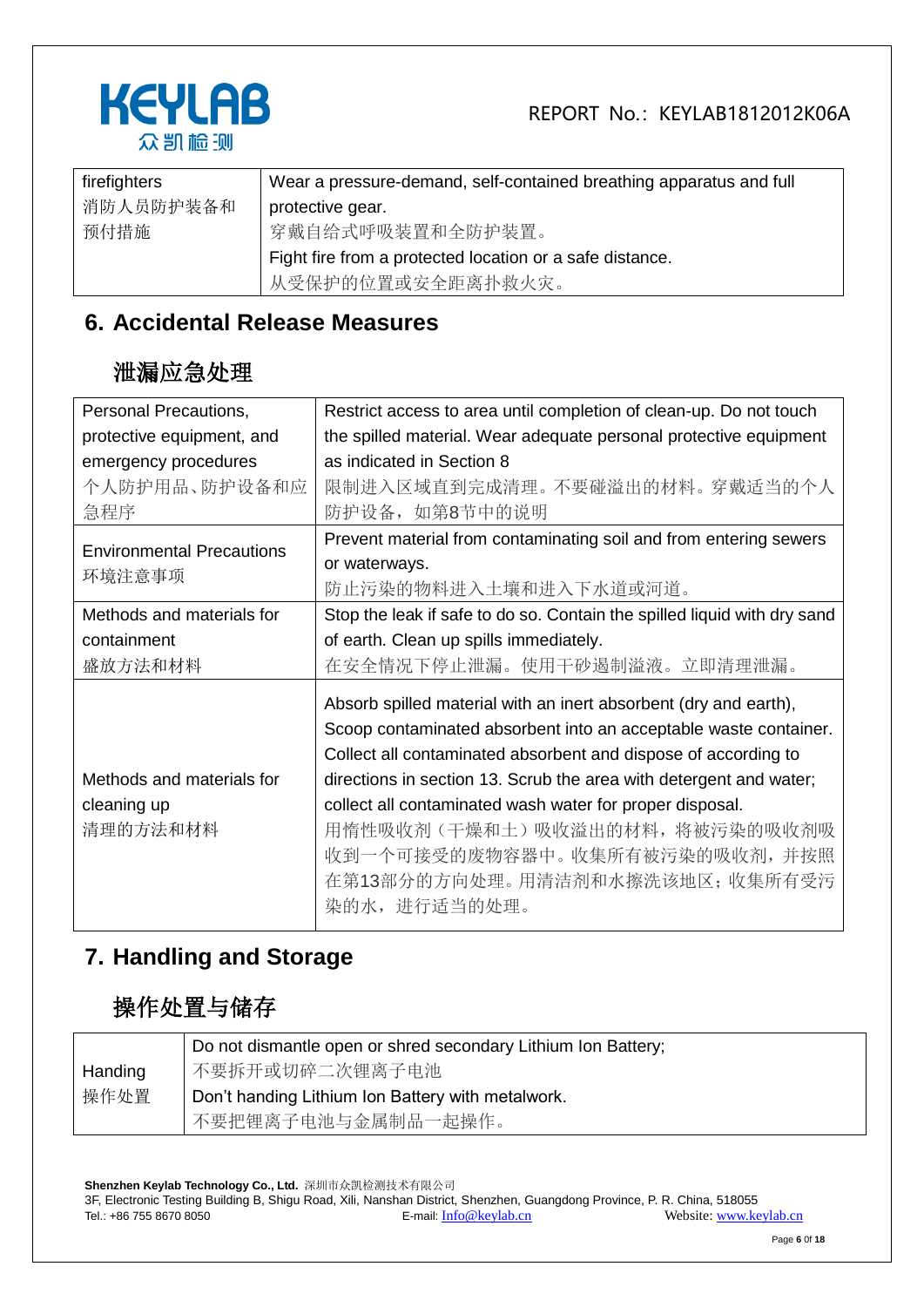

|         | Do not open, dissemble, crush or burn battery.                                               |
|---------|----------------------------------------------------------------------------------------------|
|         | 不打开, 掩饰, 挤压或燃烧电池。                                                                            |
|         | Do not use any chargers other than those recommended by the manufacturer.                    |
|         | 不要使用制造商推荐之外的任何充电器。                                                                           |
|         | Ensure good ventilation/exhaustion at the workplace.                                         |
|         | 确保工作场所良好的通风/排气。                                                                              |
|         | Prevent formation of dust.                                                                   |
|         | 防止形成粉尘。                                                                                      |
|         | Information about protection against explosions and fires: Keep ignition sources             |
|         | away-Do not smoke.                                                                           |
|         | 关于防止爆炸和火灾的信息: 保持火源远离、不吸烟。                                                                    |
|         | If the Lithium Ion Battery is subject to storage for such a long term as more than 3         |
|         | months, it is recommended to recharge the Lithium Ion Battery periodically.                  |
|         | 如果锂离子电池的储存期限为3个月以上,建议定期对锂离子电池进行充电。                                                           |
|         | 3 months: 0℃~+40℃, 45 to 85% RH                                                              |
|         | 3个月: 0℃~+40℃, 45 to 85% RH                                                                   |
|         | And recommended at $0^\circ \text{C} \rightarrow 35^\circ \text{C}$ for long period storage. |
|         | 推荐的长时间存储温度是0℃~+35℃。                                                                          |
|         | The capacity recovery rate in the delivery state (50% capacity of fully charged) after       |
|         | storage is assumed to be 80% or more.                                                        |
| Storage | 存储后的交付状态(50%容量)的容量恢复率在80%或以上。                                                                |
|         | Do not storage Lithium Ion Battery haphazardly in a box or drawer where they may             |
|         | short-circuit each other or be short-circuited by other metal objects.                       |
|         | 不要储存锂离子电池在一箱或抽屉里: 那些他们可能短路对方或与其他金属物体短路。                                                      |
|         | Keep out of reach of children. 保持远离儿童。                                                       |
|         | Do not expose Lithium Ion Battery to heat of fire.                                           |
|         | 不要将锂离子电池暴露在热源中                                                                               |
|         | Avoid storage in direct sunlight.避免阳光直射。                                                     |
|         | Do not store together with oxidizing and acidic materials.                                   |
|         | 不要与氧化和酸性物质储存在一起。                                                                             |

# **8. Exposure Controls/Personal Protection**

### 接触控制**/**个体防护

#### **Hazard Characterization** 危险特征描述

| Ingredient     | <b>Risk Codes</b> | <b>Safety Description</b> | <b>Hazard</b> |
|----------------|-------------------|---------------------------|---------------|
| 成份             | 风险代码              | 安全描述                      | 危险性           |
| Lithium Cobalt | R22; R43; R50/53  | S24; S37; S60; S61        | Xn (Harmful)  |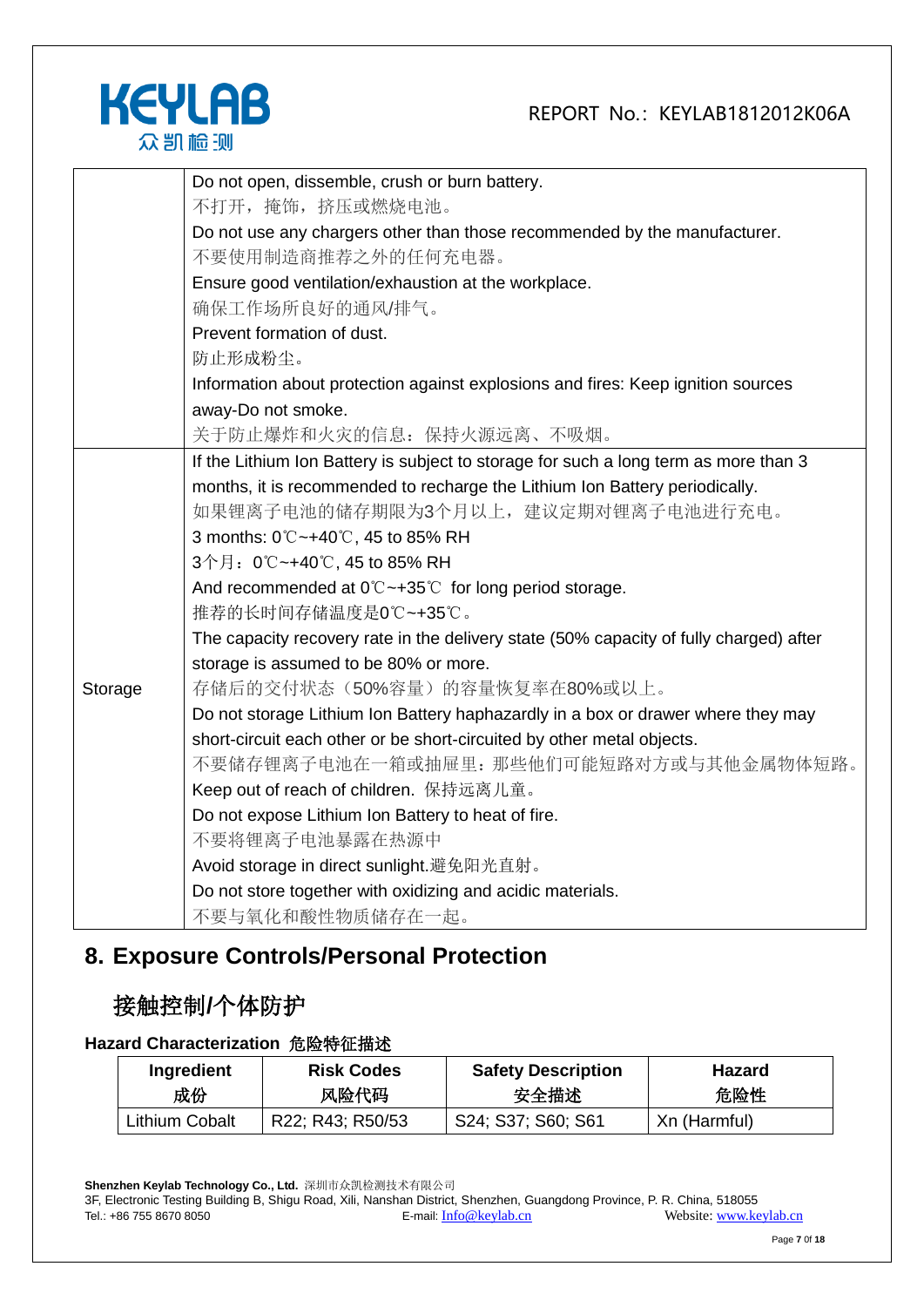

| Oxide          |                      |                           | N (Dangerous for the |
|----------------|----------------------|---------------------------|----------------------|
| 钴酸锂            |                      |                           | environment)         |
| Carbon         | R36/37/38, R36/37    | S22; S24/25               | F(Highly Flammable)  |
| 石墨             | R20, R10             |                           | Xn (Harmful)         |
|                |                      |                           | Xi (Irritant)        |
| Ethylene       | R41                  | S26; S39                  | Xi (Irritant)        |
| carbonate      |                      |                           |                      |
| 碳酸次乙酯          |                      |                           |                      |
| Dimethyl       | R <sub>11</sub>      | S16; S9                   | F(Highly Flammable)  |
| carbonate      |                      |                           |                      |
| 碳酸二甲酯          |                      |                           |                      |
| Copper         | R11 R36 R37 R38      | S5, S26, S16, S61, S36/37 | F(Highly Flammable)  |
| 铜              |                      |                           | N (Dangerous for the |
|                |                      |                           | environment)         |
|                |                      |                           | Xn (Harmful)         |
|                |                      |                           | Xi (Irritant)        |
| Aluminum       | R17, R15, R36/38,    | S7/8, S43, S26, S62, S61, | F(Highly Flammable)  |
| 铝              | R10, R67, R65, R62,  | S36/37, S33, S29, S16, S9 | Xn (Harmful)         |
|                | R51/53, R48/20, R38, |                           | Xi (Irritant)        |
|                | R <sub>1</sub>       |                           |                      |
| Phosphate(1-), | R22; R24; R34        | S26; S28A; S36/37/39;     | T(Toxic)             |
| hexafluoro-,   |                      | S45                       |                      |
| lithium        |                      |                           |                      |
| 六氟磷酸锂          |                      |                           |                      |

#### **Safeguard procedures** 防护程序

|                                     | Use local exhaust ventilation or other engineering controls to control |  |
|-------------------------------------|------------------------------------------------------------------------|--|
|                                     | sources of dust, mist, fumes and vapor.                                |  |
|                                     | 使用局部排气通风或其他工程控制来控制灰尘, 雾, 烟雾和蒸气。                                        |  |
| <b>Engineering Controls</b><br>工程控制 | Keep away from heat and open flame.                                    |  |
|                                     | 远离热源和火源。                                                               |  |
|                                     | Store in a cool, dry place.                                            |  |
|                                     | 在阴凉干燥处存放。                                                              |  |
| <b>Personal Protective</b>          | Respiratory Protection: Not necessary under normal conditions.         |  |
| Equipment                           | 呼吸防护: 在正常情况下不需要。                                                       |  |

**Shenzhen Keylab Technology Co., Ltd.** 深圳市众凯检测技术有限公司 3F, Electronic Testing Building B, Shigu Road, Xili, Nanshan District, Shenzhen, Guangdong Province, P. R. China, 518055 Tel.: +86 755 8670 8050 **E-mail:** [Info@keylab.cn](mailto:Info@keylab.cn) Website[: www.keylab.cn](http://www.keylab.cn/)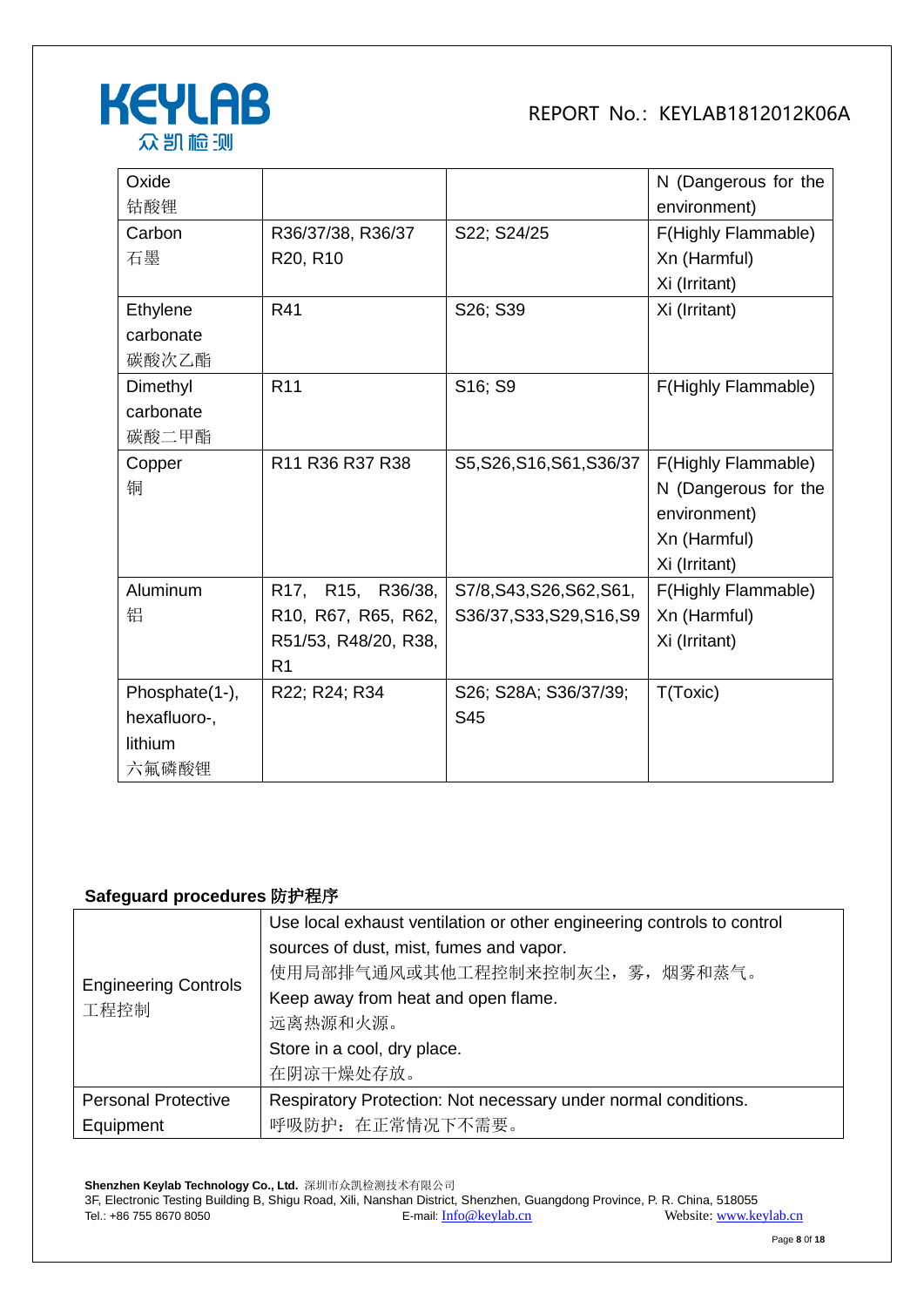

| 个人防护装置                  | Skin and body Protection: Not necessary under normal conditions,     |  |  |
|-------------------------|----------------------------------------------------------------------|--|--|
|                         | 皮肤和身体防护: 在正常情况下不需要。                                                  |  |  |
|                         | Wear neoprene or nitride rubber gloves if handing an open or leaking |  |  |
|                         | battery.                                                             |  |  |
|                         | 如果操作泄漏的电池:穿氯丁橡胶或氮化物橡胶手套。                                             |  |  |
|                         | Hand protection: Wear neoprene or natural rubber material gloves if  |  |  |
|                         | handing an open of leaking battery.                                  |  |  |
|                         | 手防护:如果处理泄漏电池,穿氯丁橡胶或天然橡胶材质手套。                                         |  |  |
|                         | Eye Protection: Not necessary under normal conditions, Wear safety   |  |  |
|                         | glasses if handing an open or leaking battery.                       |  |  |
|                         | 眼睛保护: 在正常情况下不需要, 如果处理打开或泄漏的电池, 戴上安全                                  |  |  |
|                         | 眼镜                                                                   |  |  |
|                         | Have a safety shower and eye wash fountain readily available in the  |  |  |
| <b>Other Protective</b> | immediate work area.                                                 |  |  |
| Equipment               |                                                                      |  |  |
| 其它防护装置                  | 在直接工作区内有一个安全的淋浴和洗眼喷泉。                                                |  |  |
|                         | Do not eat, drink, or smoke in work area.                            |  |  |
| <b>Hygiene Measures</b> | 不要在工作区域饮食或抽烟。                                                        |  |  |
| 卫生措施                    | Maintain good housekeeping.                                          |  |  |
|                         | 保持良好的内务管理。                                                           |  |  |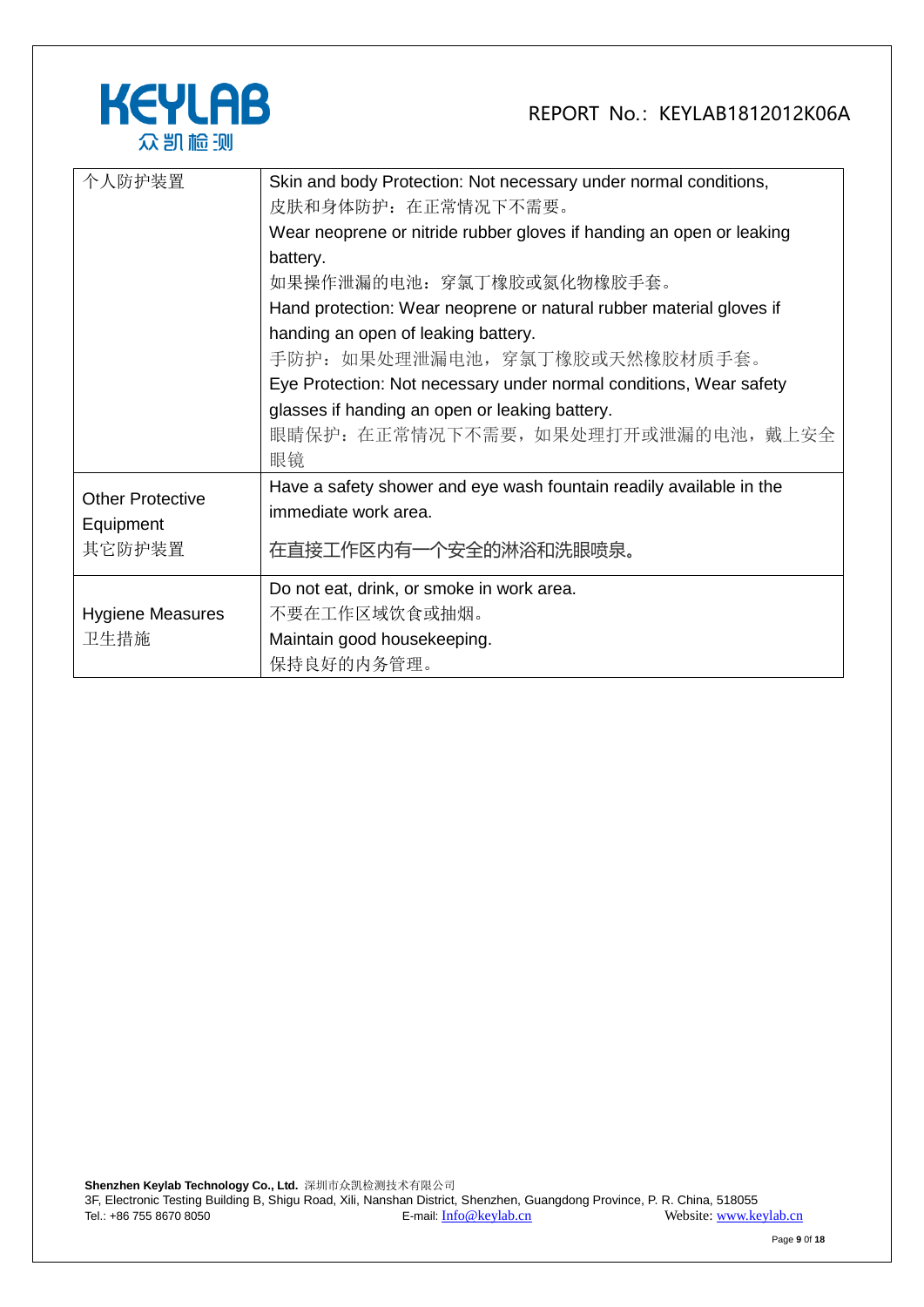



# **9. Physical and Chemical Properties**

# 理化特性

|                                                        | Form: Rectangle shape              |
|--------------------------------------------------------|------------------------------------|
|                                                        | 形状: 矩形                             |
| <b>Physical State</b>                                  | Color: silvery, black, red, yellow |
| 物理状态                                                   | 颜色: 银色、黑色、红色、黄色                    |
|                                                        | Odour: Monotony                    |
|                                                        | 气味:无味                              |
| Change in condition 环境变化                               | Not available 不适用                  |
| PH, with indication of the concentration PH 值          | Not available 不适用                  |
| Melting point/freezing point 熔点/凝固点                    | Not available 不适用                  |
| Boiling Point, initial boiling point and boiling range | Not available 不适用                  |
| 沸点及沸点范围                                                |                                    |
| <b>Flash Point 闪点</b>                                  | Not available 不适用                  |
| Upper/Lower flammability or explosive limits           | Not available 不适用                  |
| 上限/下限可燃或爆炸极限                                           |                                    |
| Density/relative density 密度/相对密度                       | Not available 不适用                  |
| Solubility in Water 水溶性                                | Insoluble 不溶                       |
| Auto-ignition temperature 自燃温度                         | Not available 不适用                  |
| Decomposition temperature 分解温度                         | Not available 不适用                  |
| Flammability (soil, gas)可燃性                            | Not available 不适用                  |
| Viscosity 黏性                                           | Not available 不适用                  |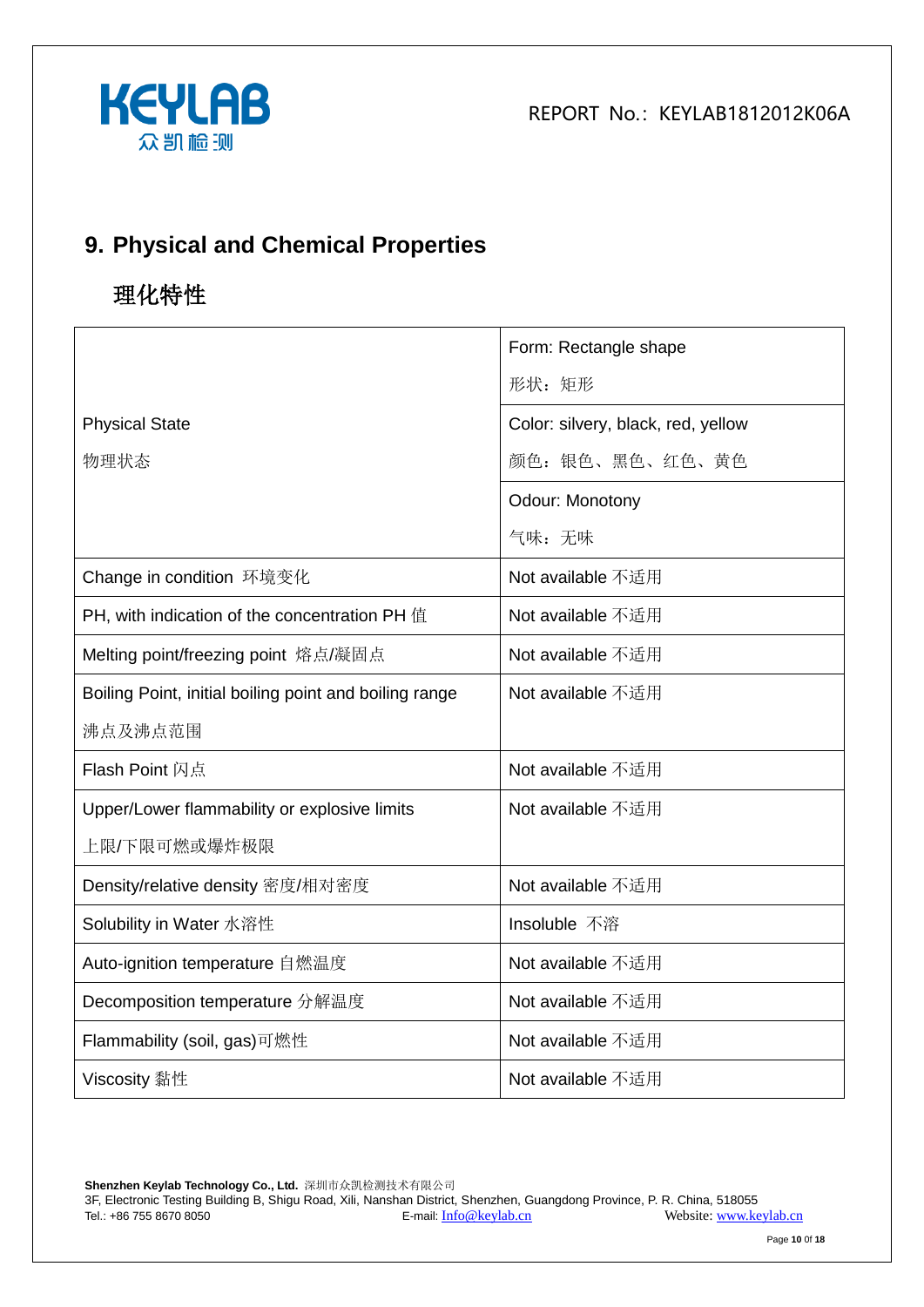

### **10.Stability and Reactivity**

# 稳定性和反应活性

| Stability稳定性             | The product is stable under normal conditions.                                                    |  |  |
|--------------------------|---------------------------------------------------------------------------------------------------|--|--|
|                          | 该产品在正常情况下是稳定的。                                                                                    |  |  |
|                          | Do not subject Lithium Ion Battery to mechanical shock.                                           |  |  |
|                          | 不要将锂离子电池做机械冲击。                                                                                    |  |  |
|                          | Vibration encountered during transportation does not cause leakage, fire                          |  |  |
| Conditions to avoid      | or explosion.                                                                                     |  |  |
|                          | 运输过程中遇到的振动不会引起泄漏、火灾或爆炸。                                                                           |  |  |
| 避免接触条件                   | Do not disassemble, crush, short or install with incorrect polarity.                              |  |  |
|                          | 不要拆卸, 粉碎, 短路或安装不正确的极性。                                                                            |  |  |
|                          | Avoid mechanical or electrical abuse.                                                             |  |  |
|                          | 避免机械或电气滥用。                                                                                        |  |  |
| Incompatible materials   | Not Available不适用                                                                                  |  |  |
| 不相容材料                    |                                                                                                   |  |  |
| Hazardous                |                                                                                                   |  |  |
| decomposition products   | This material may release toxic fumes if burned or exposed to fire<br>如果被烧毁或暴露在火中, 这种物质可能会释放有毒的烟雾 |  |  |
| 危险品分解                    |                                                                                                   |  |  |
| Possibility of Hazardous |                                                                                                   |  |  |
| Reaction                 | Not Available不适用                                                                                  |  |  |
| 危险反应的可能性                 |                                                                                                   |  |  |

# **11.Toxicological Information**

### 毒理学资料

|                   | Risk of irritation occurs only if the cell is mechanically, thermally or<br>electrically abused to the point of compromising the enclosure. If this |
|-------------------|-----------------------------------------------------------------------------------------------------------------------------------------------------|
| Irritation刺激性     | occurs, irritation to the skin, eyes and respiratory tract may occur.<br>刺激发生的风险, 只有当电芯是机械的, 热或电的损害的情况下可能发<br>生。如果发生这种情况, 对皮肤、眼睛和呼吸道的刺激可能会发生。       |
| Sensitization 过敏性 | Not Available不适用                                                                                                                                    |

**Shenzhen Keylab Technology Co., Ltd.** 深圳市众凯检测技术有限公司 3F, Electronic Testing Building B, Shigu Road, Xili, Nanshan District, Shenzhen, Guangdong Province, P. R. China, 518055 Tel.: +86 755 8670 8050 E-mail: [Info@keylab.cn](mailto:Info@keylab.cn) Website[: www.keylab.cn](http://www.keylab.cn/)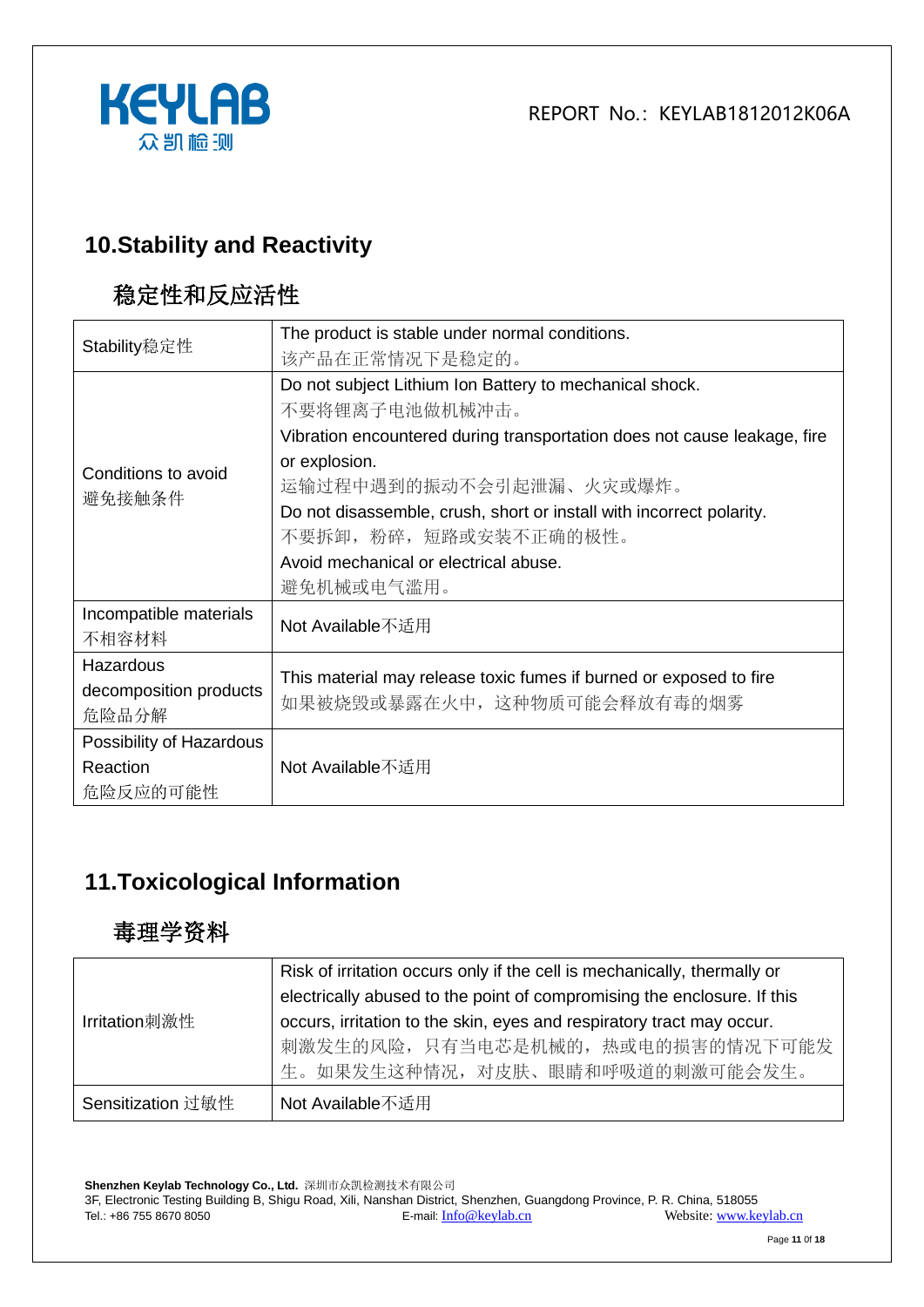

| <b>Neurological Effects</b><br>神经系统影响                      | Not Available不适用 |
|------------------------------------------------------------|------------------|
| Teratogenicity<br>畸形影响                                     | Not Available不适用 |
| <b>Reproductive Toxicity</b><br>生殖毒性                       | Not Available不适用 |
| <b>Mutagenicity (Genetic</b><br>Effects)<br>遗传效应           | Not Available不适用 |
| Toxicologically<br><b>Synergistic Materials</b><br>毒理学协同材料 | Not Available不适用 |

# **12.Ecological Information**

# 生态学资料

| General note一般说明                                                                                                                         | Water hazard class 1 (Self- assessment): slightly<br>hazardous for water.<br>水危险等级1 (自我评价): 对水有轻微的危险。 |  |
|------------------------------------------------------------------------------------------------------------------------------------------|-------------------------------------------------------------------------------------------------------|--|
| Anticipated behavior of a chemical product in<br>environment/possible environmental<br>impace/ecotoxicity<br>在环境/可能的环境影响/毒性化学产品的预<br>期行为 | Not Available不适用                                                                                      |  |
| Mobility in soil 在土壤中的移动性                                                                                                                | Not Available不适用                                                                                      |  |
| Persistence and Degradability<br>持久性和降解性                                                                                                 | Not Available不适用                                                                                      |  |
| Bioaccumulation potential富集电位                                                                                                            | Not Available不适用                                                                                      |  |
| Other Adverse Effects其他不良影响                                                                                                              | Not Available不适用                                                                                      |  |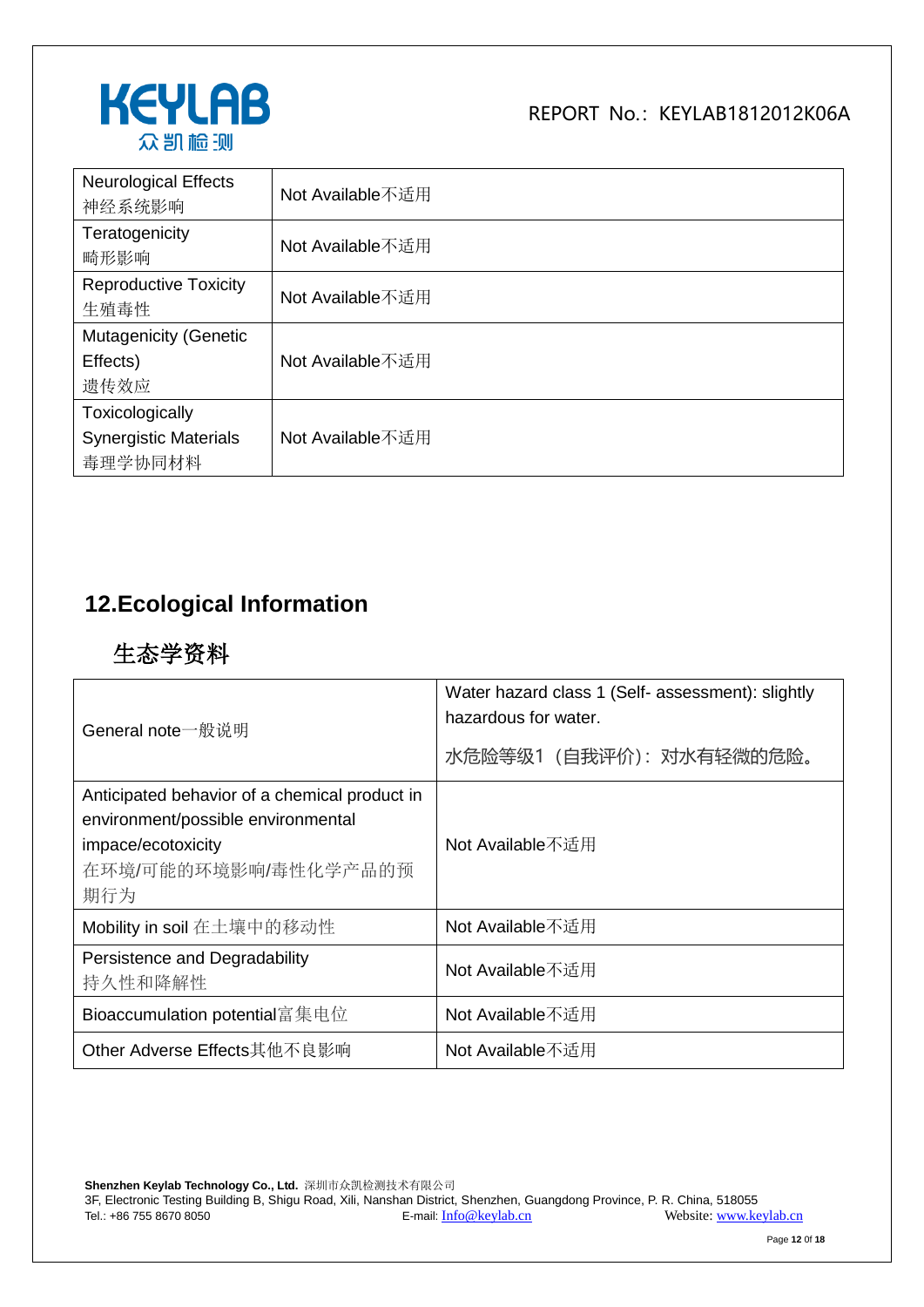

### **13.Disposal Considerations**

# 废弃处置

Disposal of the battery should be performed by permitted, professional disposal firms knowledgeable in Federal, State or Local requirements of hazardous waste treatment and hazardous waste transportation.

电池的处置应在联邦、州或地方的危险废物处置和危险废物运输的要求的知识前提下,专业的处置。 California regulated debris 加州规定

RCRA Waste Code/RCRA 废弃物代码: Non-regulated 无要求

Dispose of according to all federal, state, and local regulations.根据所有联邦、州和地方的规定处 理。

Contaminated Packaging/受污染的包装:Dispose of in accordance with local regulations.按照地方 规定处置。

California Hazardous Waste Codes / 加州有害废弃物代码: 141

Washington State Waste Codes / 华盛顿州废弃物代码: WT02

Connecticut Waste Codes /康涅狄格州废弃物代码: CR05

Product Waste Information / 产品废弃物信息

| US EPA Waste Number        | D004 D006 D008 | <b>US EPA Waste Hazard</b> | Toxic                   |
|----------------------------|----------------|----------------------------|-------------------------|
| Alabama Waste Code         | Not required   | Alabama Waste Hazards      | Toxic                   |
| Alaska Waste Code          | Not required   | Alaska Waste Hazards       | <b>Toxic</b>            |
| Arkansas Waste Code        | Not required   | Arkansas Waste Hazard      | <b>Toxic</b>            |
| Arizona Waste Codes        | Not required   | Arizona Waste Hazards      | Toxic                   |
| California Hazardous       | 141            | California Waste Hazards   | Toxic                   |
| <b>Waste Codes</b>         |                |                            | <b>Toxic Waste oils</b> |
| Colorado Waste Code        | Not required   | Colorado Waste Hazards     | Toxic                   |
| <b>Connecticut Waste</b>   | <b>CR05</b>    | <b>Connecticut Waste</b>   | <b>Toxic Waste Oil</b>  |
| Codes                      |                | Hazards                    |                         |
| Delaware Waste Codes       | Not required   | Delaware Waste Hazards     | <b>Toxic</b>            |
| <b>Florida Waste Codes</b> | Not required   | Florida Waste Hazards      | Toxic                   |
| Georgia Waste Codes        | Not required   | Georgia Waste Hazards      | <b>Toxic</b>            |
| Hawaii Waste Codes         | Not required   | Hawaii Waste Hazards       | <b>Toxic</b>            |
| <b>Idaho Waste Codes</b>   | Not required   | <b>Idaho Waste Hazards</b> | <b>Toxic</b>            |
| <b>Iowa Waste Codes</b>    | Not required   | <b>Iowa Waste Hazards</b>  | <b>Toxic</b>            |
| Illinois Waste Codes       | Not required   | Illinois Waste Hazards     | <b>Toxic</b>            |
| Indiana Waste Codes        | Not required   | Indiana Waste Hazards      | <b>Toxic</b>            |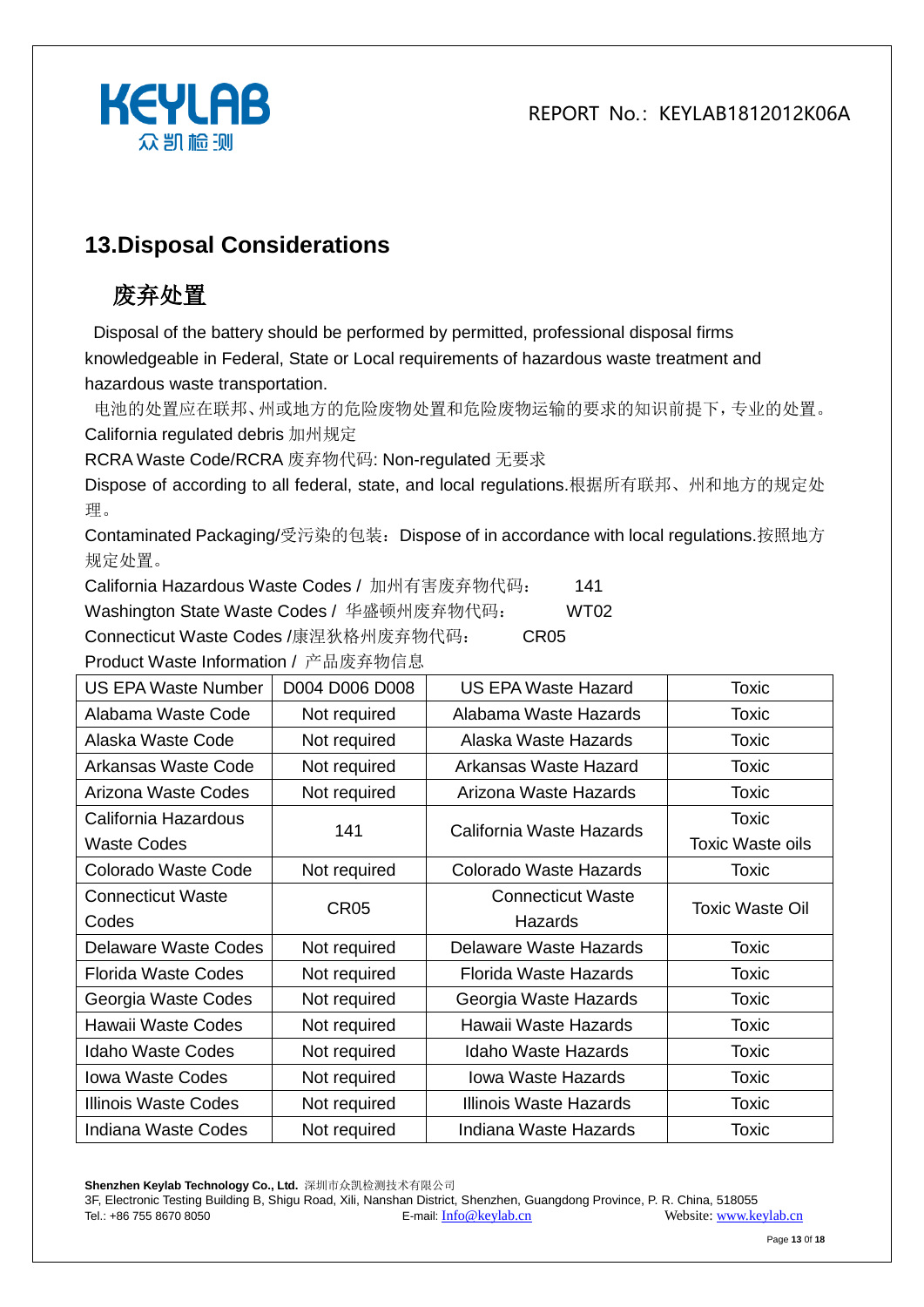

| <b>Kansas Waste Codes</b>           | Not required | Kansas Waste Hazards                  | <b>Toxic</b>     |
|-------------------------------------|--------------|---------------------------------------|------------------|
| <b>Kentucky Waste Codes</b>         | Not required | Kentucky Waste Hazards                | <b>Toxic</b>     |
| Louisiana Waste<br>Codes            | Not required | Louisiana Waste Hazards               | <b>Toxic</b>     |
| <b>Massachusetts Waste</b><br>Codes | Not required | <b>Massachusetts Waste</b><br>Hazards | <b>Toxic</b>     |
| <b>Maryland Waste Codes</b>         | Not required | Maryland Waste Hazards                | <b>Toxic</b>     |
| <b>Maine Waste Codes</b>            | Not required | <b>Maine Waste Hazards</b>            | <b>Toxic</b>     |
| Michigan Waste Codes                | Not required | Michigan Waste Hazards                | <b>Toxic Oil</b> |
| Minnesota Waste<br>Codes            | Not required | Minnesota Waste Hazards               | <b>Toxic Oil</b> |
| <b>Missouri Waste Codes</b>         | Not required | Missouri Waste Hazards                | <b>Toxic Oil</b> |
| Mississippi Waste<br>Codes          | Not required | Mississippi Waste Hazards             | <b>Toxic</b>     |
| Montana Waste Codes                 | Not required | Montana Waste Hazards                 | <b>Toxic</b>     |
| North Carolina Waste<br>Codes       | Not required | North Carolina Waste<br>Hazards       | <b>Toxic</b>     |
| North Dakota Waste<br>Codes         | Not required | North Dakota Waste Hazards            | <b>Toxic</b>     |
| Nebraska Waste<br>Codes             | Not required | Nebraska Waste Hazards                | <b>Toxic</b>     |
| New Hampshire Waste<br>Codes        | Not required | <b>New Hampshire Waste</b><br>Hazards | <b>Toxic Oil</b> |
| New Hampshire Waste<br>Codes        | Not required | <b>New Hampshire Waste</b><br>Hazards | <b>Toxic Oil</b> |
| New Jersey Waste<br>Codes           | Not required | New Jersey Waste Hazards              | <b>Toxic</b>     |
| <b>New Mexico Waste</b><br>Codes    | Not required | <b>New Mexico Waste Hazards</b>       | <b>Toxic</b>     |
| Nevada Waste Codes                  | Not required | Nevada Waste Hazards                  | <b>Toxic</b>     |
| <b>New York Waste Codes</b>         | Not required | <b>New York Waste Hazards</b>         | <b>Toxic</b>     |
| <b>Ohio Waste Codes</b>             | Not required | <b>Ohio Waste Hazards</b>             | <b>Toxic</b>     |
| <b>Oklahoma Waste</b><br>Codes      | Not required | <b>Oklahoma Waste Hazards</b>         | <b>Toxic</b>     |
| Oregon Waste<br>Codes-WM            | Not required |                                       |                  |
| <b>Oregon Waste Codes</b>           | Not required | Oregon Waste Hazards                  | <b>Toxic</b>     |
| Pennsylvania Waste                  | Not required | Pennsylvania Waste Hazards            | <b>Toxic</b>     |

**Shenzhen Keylab Technology Co., Ltd.** 深圳市众凯检测技术有限公司 3F, Electronic Testing Building B, Shigu Road, Xili, Nanshan District, Shenzhen, Guangdong Province, P. R. China, 518055 Tel.: +86 755 8670 8050 **E-mail:** [Info@keylab.cn](mailto:Info@keylab.cn) Website[: www.keylab.cn](http://www.keylab.cn/)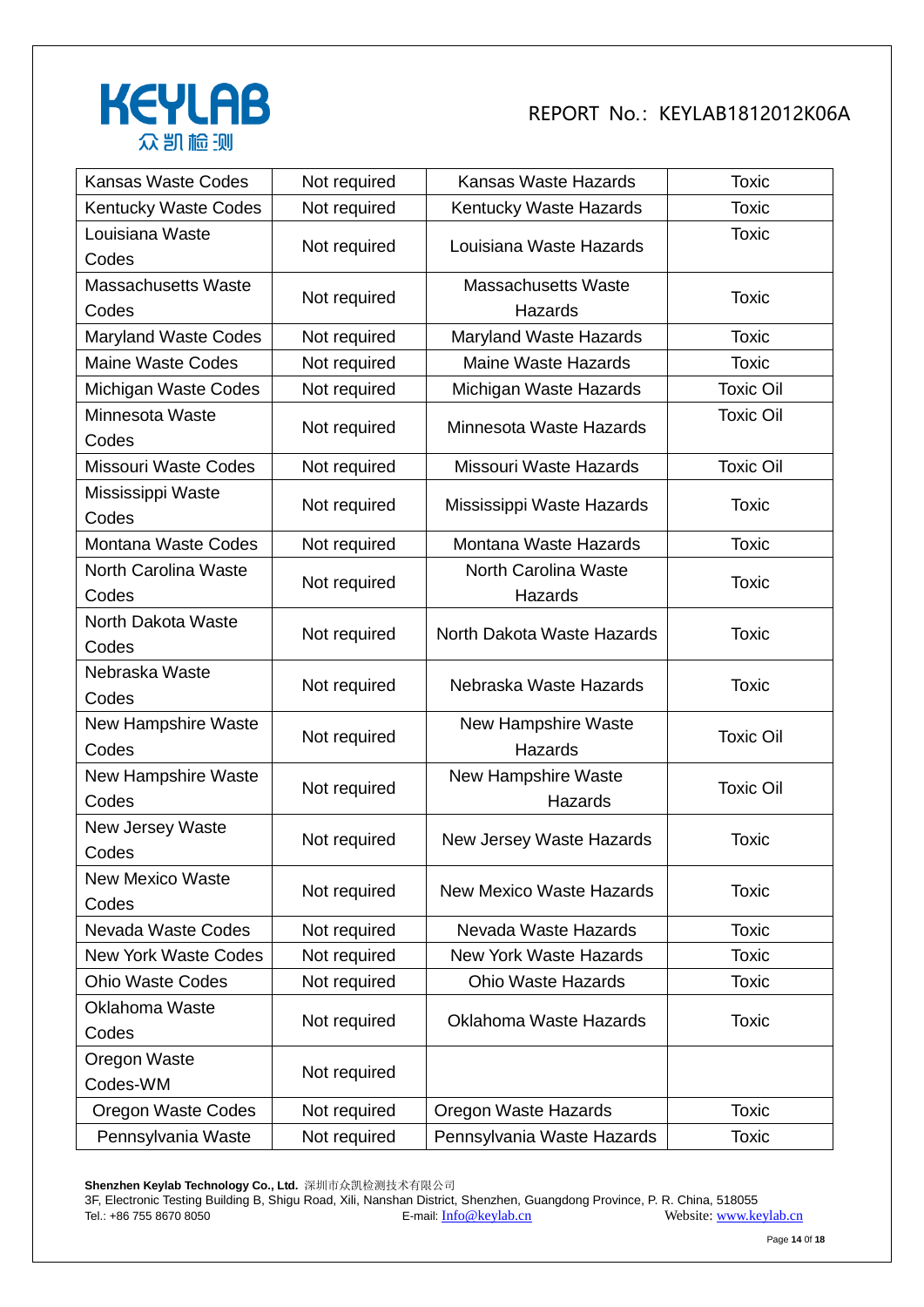

| Codes                                         |              |                                    |                                                                                                       |
|-----------------------------------------------|--------------|------------------------------------|-------------------------------------------------------------------------------------------------------|
| <b>Rhode Island Waste</b>                     |              | <b>Rhode Island Waste</b>          | Extremely                                                                                             |
| Codes-Original                                | Not required | Hazards- Original                  | <b>Hazardous Toxic</b>                                                                                |
| <b>Rhode Island Waste</b><br>Codes-WM         | Not required |                                    |                                                                                                       |
| <b>Rhode Island Waste</b><br>Codes            | Not required | Rhode Island Waste Hazards         | Extremely<br><b>Hazardous Toxic</b>                                                                   |
| South Carolina Waste<br>Codes                 | Not required | South Carolina Waste<br>Hazards    | <b>Toxic</b>                                                                                          |
| South Dakota Waste<br>Codes                   | Not required | South Dakota Waste Hazards         | <b>Toxic</b>                                                                                          |
| <b>Tennessee Waste</b><br>Codes               | Not required | <b>Tennessee Waste Hazards</b>     | <b>Toxic</b>                                                                                          |
| <b>Texas Waste Codes</b>                      | Not required | <b>Texas Waste Hazards</b>         | <b>Toxic</b>                                                                                          |
| <b>Utah Waste Codes</b>                       | Not required | <b>Utah Waste Hazards</b>          | <b>Toxic</b>                                                                                          |
| Virginia Waste Codes                          | Not required | Virginia Waste Hazards             | <b>Toxic</b>                                                                                          |
| <b>Vermont Waste</b><br>Codes-Original        | Not required | Vermont Waste Hazards-<br>Original | Do not use with<br>federal code.<br><b>Contains Vermont</b><br><b>Hazardous Waste</b><br><b>Toxic</b> |
| <b>Vermont Waste Codes</b>                    | Not required | <b>Vermont Waste Hazards</b>       | <b>Toxic</b>                                                                                          |
| <b>Washington State</b><br><b>Waste Codes</b> | <b>WT02</b>  | <b>Washington Waste Hazards</b>    | <b>Toxic</b>                                                                                          |
| <b>Wisconsin Waste</b><br>Codes               | Not required | <b>Wisconsin Waste Hazards</b>     | <b>Toxic</b>                                                                                          |
| West Virginia Waste<br>Codes                  | Not required | West Virginia Waste Hazards        | <b>Toxic</b>                                                                                          |
| <b>Wyoming Waste Codes</b>                    | Not required | <b>Wyoming Waste Hazards</b>       | <b>Toxic</b>                                                                                          |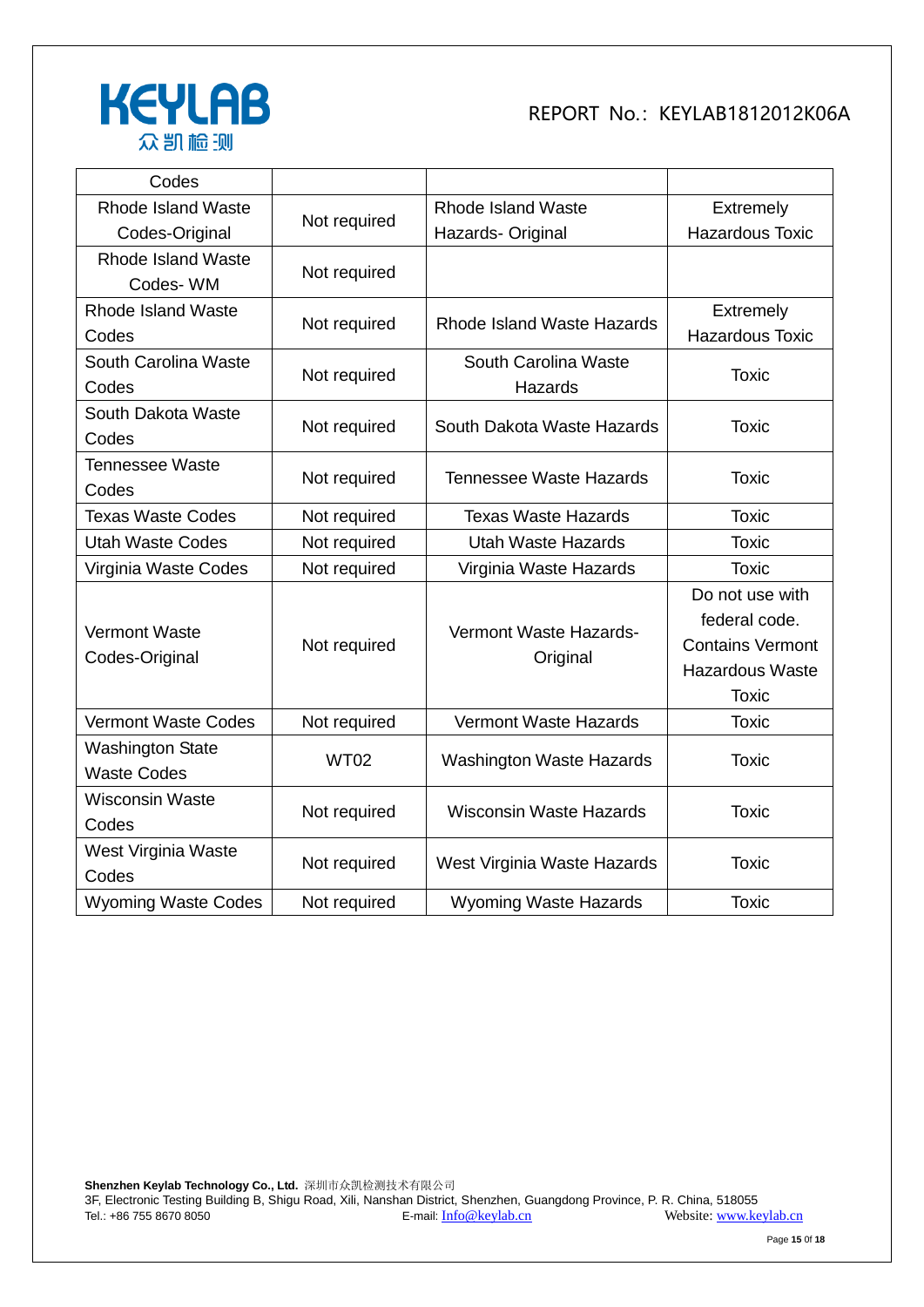



# **14.Transport Information**

# 运输信息

#### **With regard to transport, the following regulations are cited and considered**

关于运输方面,下列规定被引用和考虑:

- The International Maritime Dangerous Goods (IMDG) Code by International Maritime Organization (IMO), Dangerous Goods Regulations (DGR) by International Air Transport Association (IATA) and Technical Instructions for the Safe Transport of Dangerous Goods by Air (TI) by International Civil Aviation Organization (ICAO). These regulations are based on the UN Recommendations on the Transport of Dangerous Goods, Manual of Tests and Criteria. IMDG 国际海运危险货物规则、国际民航组织《技术细则》、国际航空运输协会《危险品规 则》、联合国《关于危险货物运输的建议书 — 试验和标准手册》。

- The International Civil Aviation Organization (ICAO) Technical Instructions, Packing Instruction 952, PI965-967 Section IA.

国际民航组织《技术细则》,包装规范PI952, PI965-967第IA部分

- The International Air Transport Association (IATA) Dangerous Goods Regulations, Packing Instruction952, 965-967 Section IA (60th Edition, 2019). For batteries, the Watt-hour rating is greater than 100Wh. Watthour rating must be marked on the outside of the battery case. 国际航空运输协会《危险品规则》,包装规范PI952,PI965-967第IA部分(2019第60版本)。对于电 池,额定瓦时超过100Wh。额定瓦时需要标示在电池外壳外部。

- The International Maritime Dangerous Goods (IMDG) Code (inc Amdt 39-18), [Special provision 961]

IMDG 国际海运危险货物规则(inc Amdt 39-18),特别要求961。

-The UN classification number: Class 9 3480 / 3481/ 3171

联合国分类号: 第9类, 3480 / 3481/3171

- The UN Recommendations on the Transport of Dangerous Goods, Manual of Tests and Criteria 38.3 Lithium batteries, Rev.6 or Rev.5, Amend.1 and Amend.2.

联合国《关于危险货物运输的建议书 — 试验和标准手册》第38.3节锂电池, 第6版本或者 第5版本修订1和修订2。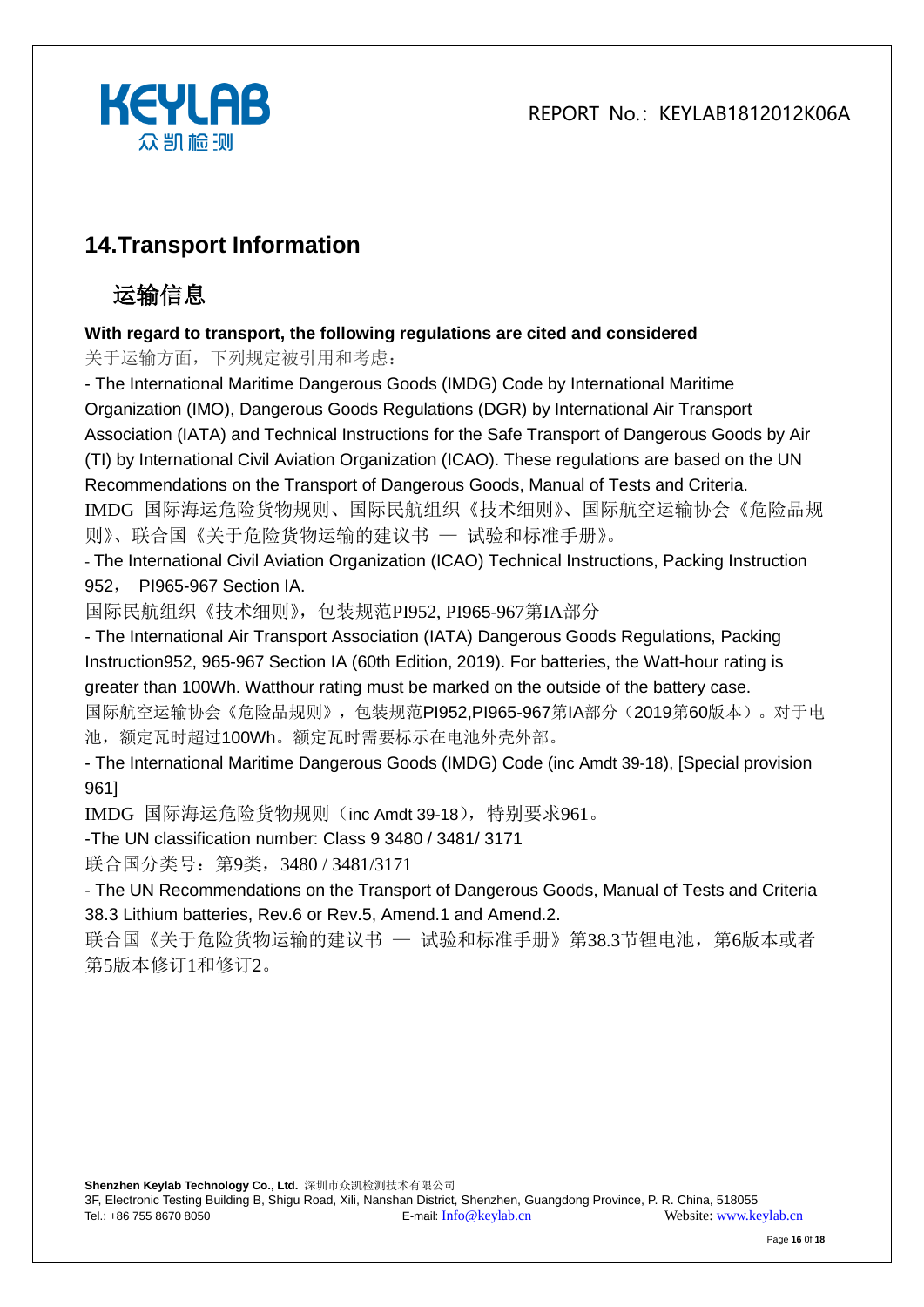

### **15.Regulatory Information**

### 法规信息

#### **EU regulatory information**欧盟监管信息

#### **Marking consideration**标记

According to Directive 2012/19/EU, the batteries have to be marked with the crossed wheel bin symbol.

根据 2012/19/EU 指令,电池必须用交叉的车轮箱标志标记。

According to Dangerous Goods Regulations, the battery packs have to be marked with the Watt-hour rating.

根据危险品规定,电池组必须标明额定瓦时。

#### **U.S. Regulations** 美国规则

National Inventory TSCA 国家规定

All of the components are listed on the TSCA inventory. 所有的组件在 TSCA 清单列出。

SARA

To the best of our knowledge this product contains no toxic chemicals subject to the supplier notification requirements of Section 313 of the Superfund Amendments and Reauthorization Act(SARA/EPCRA) and the requirements of 40 CFR Part 372.

据我们所知,本产品不含有毒化学物质。

# **16.Other Information**

# 其它信息

The information contained in this Safety data sheet is based on the present state of knowledge and current legislation.

本安全数据表中包含的信息是基于目前的知识和目前的立法状态。

This safety data sheet provides guidance on health, safety and environmental aspects of the product and should not be construed as any guarantee of technical performance or suitability for particular applications.

该安全数据表对产品的健康、安全和环境方面提供了指导,不应被解释为技术性能或特定应用的适 用性的任何保证。